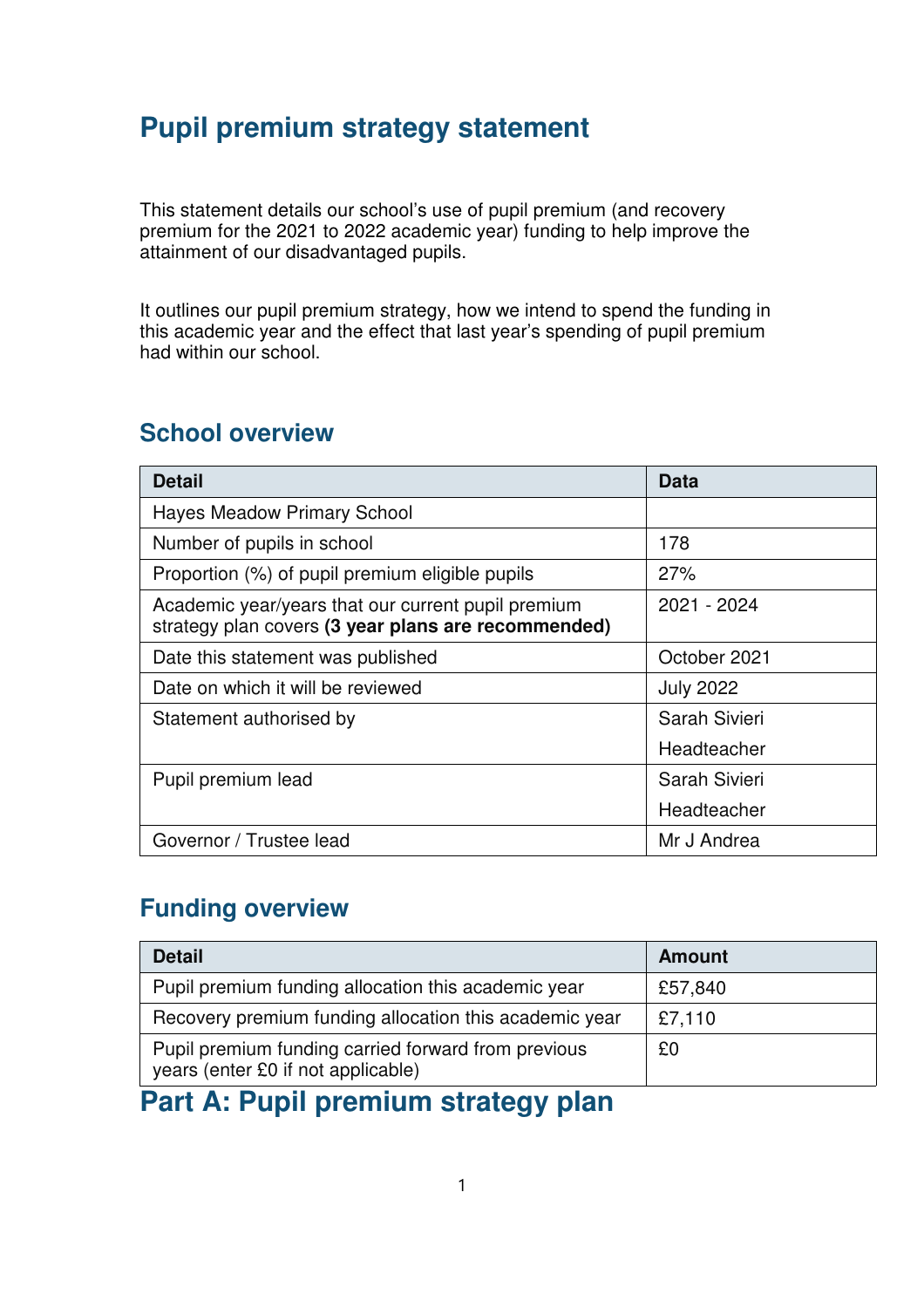### **Statement of intent**

- ⦁ Our intention at Hayes Meadow is that all pupils, irrespective of their background or the challenges they face, make good progress and achieve high attainment across all subject areas.
- ⦁ The focus of our pupil premium strategy is to ensure disadvantaged pupils achieve at least age-related expectations or higher and are able to have the opportunity to access experiences that may not be otherwise available to them.
- ⦁ The priorities outlined in this statement are intended to support the progress of all pupils at Hayes Meadow whether they are disadvantaged or not.
- ⦁ High quality teaching is at the heart of our approach which is evidenced in research to have the greatest impact on closing the disadvantage attainment gap. All pupils will benefit from this approach.
- ⦁ Our pupils have benefitted in recent years from the pastoral support provided from outside agencies. Whilst this has been beneficial it was limited to a small number of pupils due to time constraints. From September 2022 the governing board have appointed a 'Pastoral Child and Family Support Worker' at Hayes Meadow. This has been a hugely beneficial appointment and enabled us to support our families and pupils emotional and pastoral needs as and when required throughout each week.
- ⦁ Our individual approach will ensure strategies are tailored to our pupils using information and research to identify those with the greatest impact on pupil attainment.
- ⦁ Regular discussions are held during pupil progress meetings to evaluate the impact of each strategy and discuss next steps.

## **Challenges**

This details the key challenges to achievement that we have identified among our disadvantaged pupils.

| <b>Challenge</b><br>number | <b>Detail of challenge</b>                                                                                                                                                                                                                                           |
|----------------------------|----------------------------------------------------------------------------------------------------------------------------------------------------------------------------------------------------------------------------------------------------------------------|
|                            | Assessments, observations, and discussions with pupils indicate under-<br>developed writing skills, and a slight dip in performance in Maths and<br>reading, especially comprehension skills. This is more prevalent among<br>disadvantaged pupils than their peers. |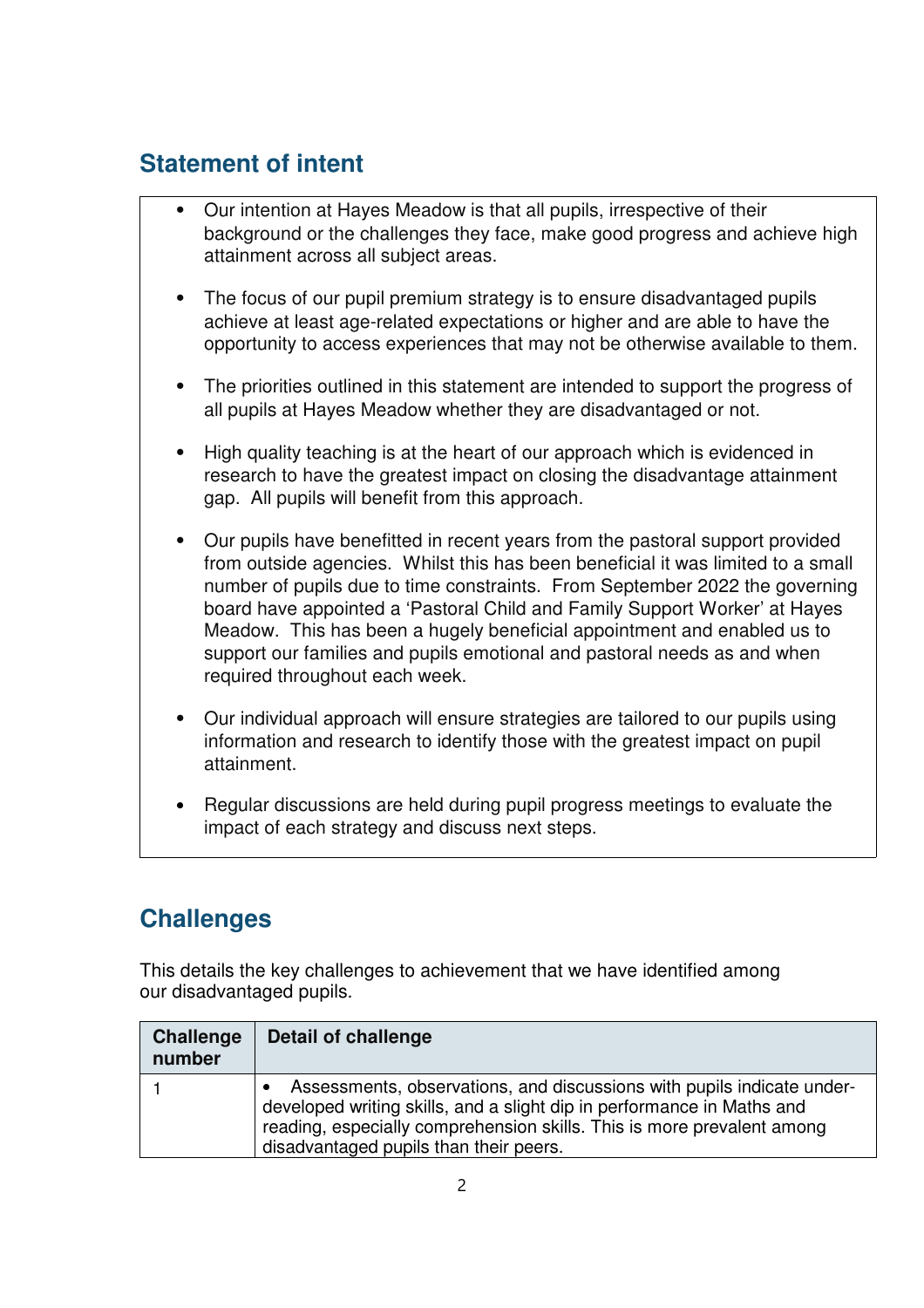| $\overline{2}$ | Assessments demonstrate that pupils in years one, two and three have<br>been affected by the inconsistency in phonics teaching due the period of<br>partial school closure.                                                                                                                                                                      |
|----------------|--------------------------------------------------------------------------------------------------------------------------------------------------------------------------------------------------------------------------------------------------------------------------------------------------------------------------------------------------|
| 3              | The impact of partial school closure due to COVID-19 and the need for<br>emotional/ pastoral support.                                                                                                                                                                                                                                            |
|                | Our assessments and observations indicate that the education and well-being<br>of many of our disadvantaged pupils have been impacted by partial school<br>closures to a greater extent than for other pupils. These findings are supported<br>by national studies.                                                                              |
|                | This has resulted in significant knowledge gaps leading to pupils falling further<br>behind age-related expectations, especially in writing.                                                                                                                                                                                                     |
| 4              | The assessments and information gathered following the period of partial<br>school closure and the baseline information on intake of our youngest pupils<br>demonstrates a reduction in pupils communication and vocabulary<br>development.                                                                                                      |
| 5              | The lack of pre-school provision in the local community has been highlighted<br>during the last two years. The closure of the local community pre-school and<br>lack of children's community provision has meant that pupils due to start<br>Nursery have not had the interaction and chance to develop their social skills<br>with their peers. |
| 6              | Our attendance data over the last 3 years indicates that attendance among<br>disadvantaged pupils has been between $3 - 3.5\%$ lower than for non-<br>disadvantaged pupils.                                                                                                                                                                      |
|                | Our assessments and observations indicate that absenteeism is negatively<br>impacting disadvantaged pupils' progress.                                                                                                                                                                                                                            |

### **Intended outcomes**

This explains the outcomes we are aiming for **by the end of our current strategy plan**, and how we will measure whether they have been achieved.

| <b>Intended outcome</b>                               | <b>Success criteria</b>                                                                                                                                             |
|-------------------------------------------------------|---------------------------------------------------------------------------------------------------------------------------------------------------------------------|
| Raise attainment to at least<br>ARE for disadvantaged | Assessment information demonstrates pupils are achieving<br>in line with age related expectations or higher.                                                        |
| pupils.                                               | Observations and work scrutiny demonstrate that all pupils<br>are receiving high quality education and this is evident in<br>their work and assessment information. |
|                                                       | All staff have the necessary knowledge and skills to ensure<br>all pupils are receiving high quality teaching within lessons.                                       |
|                                                       | Teachers and teaching assistants are able to adapt lessons,<br>highlight and address misconceptions quickly and effectively<br>to ensure pupils make good progress. |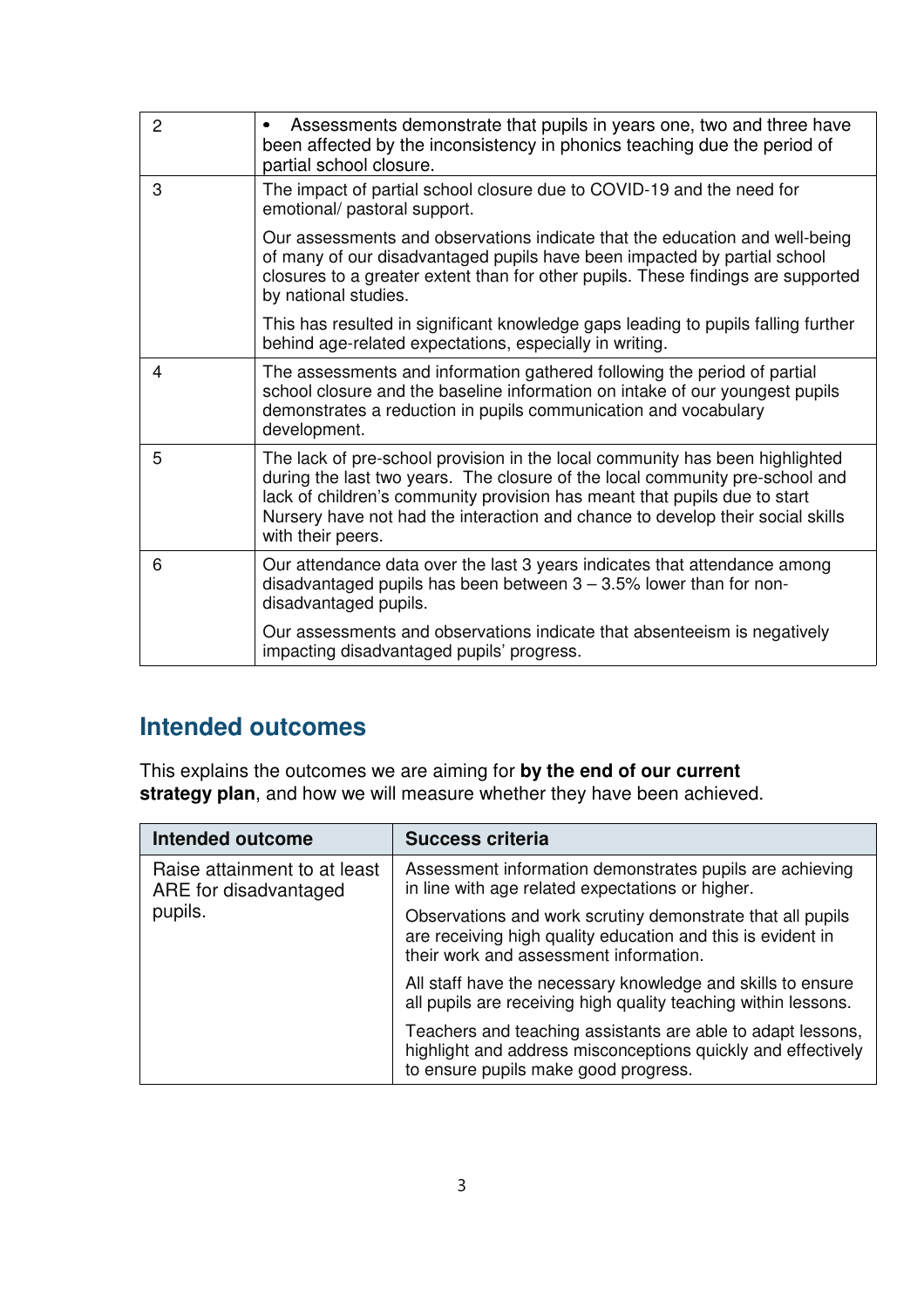| To ensure all pupils have<br>access to the pastoral and<br>well -being support they                                               | All pupils are able to access the support they require as and<br>when it is needed to ensure their well-being is not a barrier<br>to their academic success.                                                                                       |  |
|-----------------------------------------------------------------------------------------------------------------------------------|----------------------------------------------------------------------------------------------------------------------------------------------------------------------------------------------------------------------------------------------------|--|
| need.                                                                                                                             | The pastoral records including pupil voice demonstrate that<br>pupils are benefitting from the support they receive in 1:1<br>and small group sessions.                                                                                            |  |
|                                                                                                                                   | The pastoral lead has the necessary skills and knowledge to<br>provide the support for pupils or signpost to relevant<br>agencies.                                                                                                                 |  |
|                                                                                                                                   | Pupil and parent voice demonstrates that pupils are<br>benefitting from the support they receive and this is having a<br>positive impact on their attitudes to learning.                                                                           |  |
| To ensure children in the local<br>community have the<br>opportunity to access high<br>quality early years provision.             | To identify ways to further develop the Early Years offer at<br>Hayes Meadow to ensure children from the age of two are<br>able to access provision and have the early communication,<br>personal development and physical skills to start school. |  |
| To ensure staff further<br>develop their knowledge and<br>skills in delivering speech and<br>language programs in EYS<br>and KS1. | Use diagnostic testing and staff training to be able to deliver<br>speech and language programs to pupils in the early years<br>and KS1 to ensure they are able to communicate effectively<br>and develop their vocabulary.                        |  |
| To ensure all pupils at Hayes<br>Meadow are able to read in<br>line with at least their age                                       | A high quality synthetic phonics scheme has been<br>purchased to ensure effective phonics teaching in the early<br>years and KS1.                                                                                                                  |  |
| related standards or making<br>rapid progress towards this.                                                                       | Use effective diagnostic testing such as NTS and Salford<br>screen to identify the areas for further intervention and<br>demonstrate progress.                                                                                                     |  |
|                                                                                                                                   | Ensure pupils are reading regularly and ensure pupils are<br>achieving the reading awards in school, especially the<br>disadvantaged pupils.                                                                                                       |  |
| To achieve and sustain<br>improved attendance for all                                                                             | Sustained high attendance over the next three years<br>demonstrated by:                                                                                                                                                                            |  |
| pupils, particularly our<br>disadvantaged pupils.                                                                                 | • the overall absence rate for all pupils being no more than<br>4%(96%), and the attendance gap between disadvantaged<br>pupils and their non-disadvantaged peers being reduced by<br>$2\%/94\%$ ).                                                |  |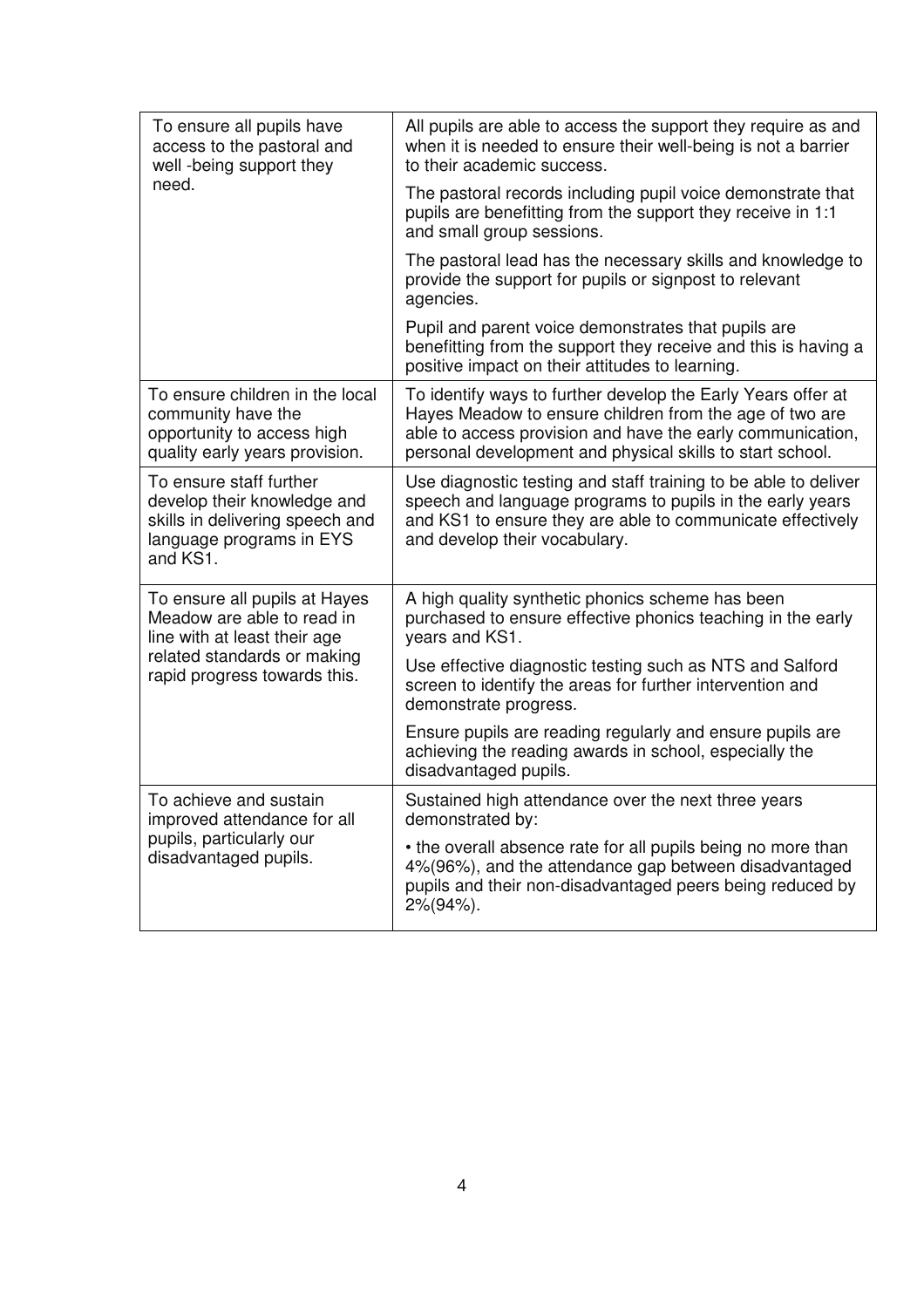### **Activity in this academic year**

This details how we intend to spend our pupil premium (and recovery premium funding) **this academic year** to address the challenges listed above.

### **Teaching (for example, CPD, recruitment and retention)**

Budgeted cost: £58,000

| <b>Activity</b>                                             | Evidence that supports this approach                                                                                                                                                                                                                                                                                                                                                                                                              | <b>Challenge</b><br>number(s)<br>addressed |
|-------------------------------------------------------------|---------------------------------------------------------------------------------------------------------------------------------------------------------------------------------------------------------------------------------------------------------------------------------------------------------------------------------------------------------------------------------------------------------------------------------------------------|--------------------------------------------|
| <b>Quality First</b><br>Teaching training<br>throughout the | Whole staff training on these elements to ensure all<br>staff receive the same training and information.<br>QFT at Hayes Meadow<br>$\bullet$                                                                                                                                                                                                                                                                                                      | 1                                          |
| year for all staff.                                         | Long term memory and Metacognition<br>٠                                                                                                                                                                                                                                                                                                                                                                                                           |                                            |
|                                                             | How effective is your quality of education?<br>٠                                                                                                                                                                                                                                                                                                                                                                                                  |                                            |
|                                                             | Effective feedback<br>$\bullet$                                                                                                                                                                                                                                                                                                                                                                                                                   |                                            |
|                                                             | Subject knowledge<br>٠                                                                                                                                                                                                                                                                                                                                                                                                                            |                                            |
|                                                             | Collaborative learning<br>٠                                                                                                                                                                                                                                                                                                                                                                                                                       |                                            |
|                                                             | Curriculum and small step planning<br>٠                                                                                                                                                                                                                                                                                                                                                                                                           |                                            |
|                                                             | Assessment                                                                                                                                                                                                                                                                                                                                                                                                                                        |                                            |
|                                                             | Reading, vocabulary and phonics                                                                                                                                                                                                                                                                                                                                                                                                                   |                                            |
|                                                             | Release time for developing teaching and learning.                                                                                                                                                                                                                                                                                                                                                                                                |                                            |
|                                                             | Spending on developing high quality teaching<br>including investment in professional development,<br>training and support for early career teachers, along<br>with recruitment and retention. Ensuring an<br>effective teacher is in front of every class, and that<br>every teacher is supported to keep improving, is the<br>key ingredient of a successful school and should<br>rightly be a top priority for pupil premium spending.<br>(EEF) |                                            |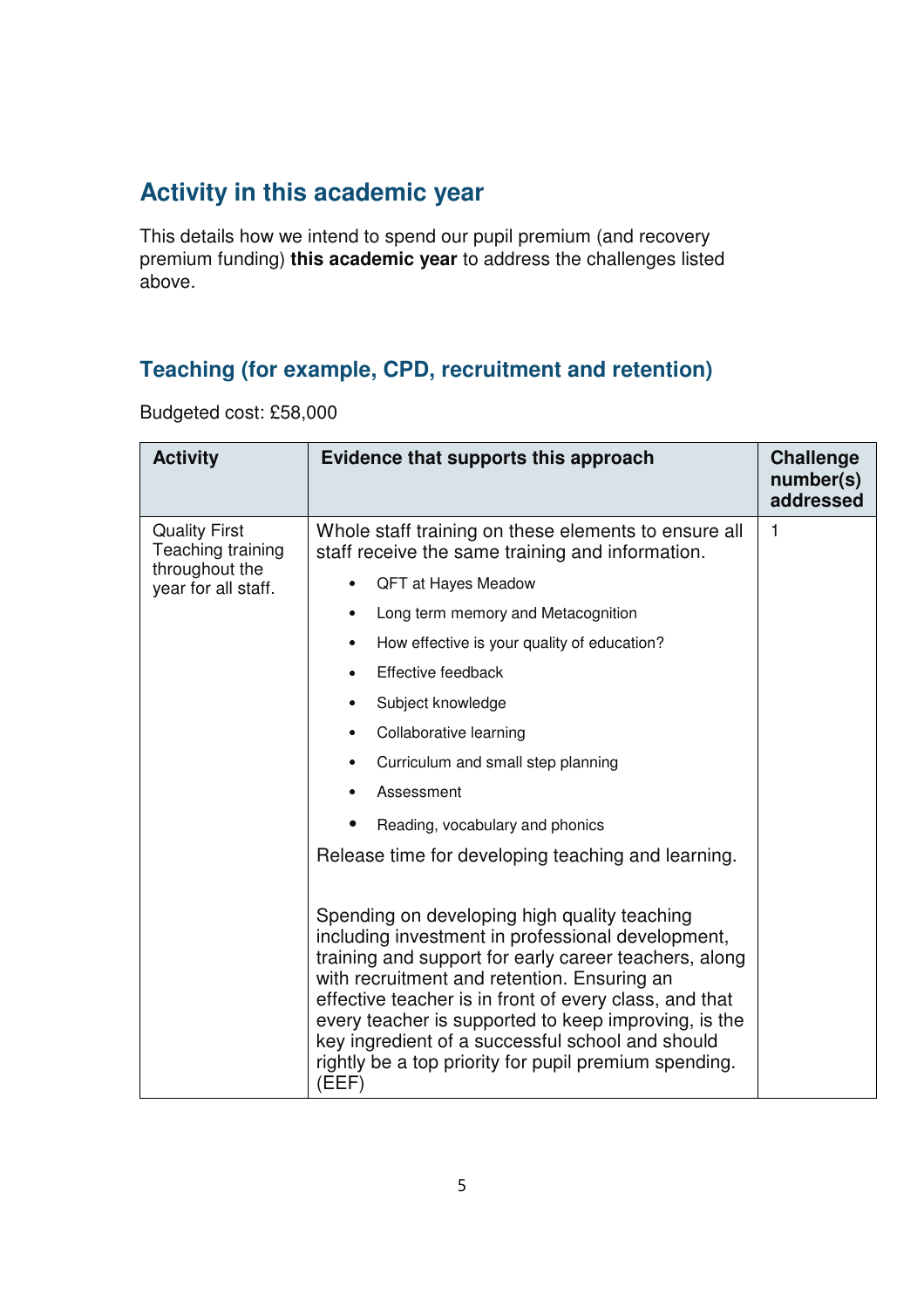| <b>Mentoring ECTs</b><br>and additional<br>release time to<br>support the<br>professional<br>develop of the ECT<br>and mentor.                                         | High quality mentoring program to support ECTs and<br>Mentors in providing the right support.<br><u>Tiered model and menu of approaches 1.0</u><br>pdf.                                                                                                                                                                                                                                                                                                                                                                                                                                                                                       | 1              |
|------------------------------------------------------------------------------------------------------------------------------------------------------------------------|-----------------------------------------------------------------------------------------------------------------------------------------------------------------------------------------------------------------------------------------------------------------------------------------------------------------------------------------------------------------------------------------------------------------------------------------------------------------------------------------------------------------------------------------------------------------------------------------------------------------------------------------------|----------------|
| Purchase of a DfE<br>validated<br>Systematic<br><b>Synthetic Phonics</b><br>programme to<br>secure stronger<br>phonics teaching<br>for all pupils.                     | Phonics approaches have a strong evidence base that<br>indicates a positive impact on the accuracy of word<br>reading (though not necessarily comprehension),<br>particularly for disadvantaged pupils:<br><b>Phonics   Toolkit Strand   Education Endowment</b><br><b>Foundation</b>                                                                                                                                                                                                                                                                                                                                                         | $\overline{2}$ |
| Purchase of<br>standardised<br>diagnostic<br>assessments.<br>Training for staff<br>to ensure<br>assessments are<br>interpreted and<br>administered<br>correctly.       | When used effectively, diagnostic assessments can<br>indicate areas for development with individual pupils or<br>across classes and year groups. Some methods can<br>also help teachers isolate the specific misconceptions<br>pupils might hold.<br>Standardised tests can provide reliable insights into<br>the specific strengths and weaknesses of each pupil<br>to help ensure they receive the correct additional<br>support through interventions or teacher instruction:<br>Standardised tests   Assessing and Monitoring Pupil<br><b>Progress   Education Endowment Foundation</b>                                                   | 1              |
| Purchase of<br>quality teaching<br>resources to<br>support planning<br>and delivery<br>ensuring pupils<br>have the prior<br>knowledge<br>required for new<br>learning. | As experts in their subjects, teachers can help develop<br>the depth and complexity of pupils' mental models. One<br>important way teachers can assist the learning and<br>organisation of information is to adjust their teaching<br>according to the prior knowledge of their pupils.<br>Teachers might:<br>Add new information to address a lack of prior<br>knowledge;<br>Fill in gaps of incomplete prior knowledge; or<br>0<br>Correct misconceptions of existing but incorrect<br>$\bullet$<br>prior knowledge.<br><b>EEF Blog: ECF- Exploring the Evidence: Prior</b><br>knowledge and   EEF<br>(educationendowmentfoundation.org.uk) | $\mathbf{1}$   |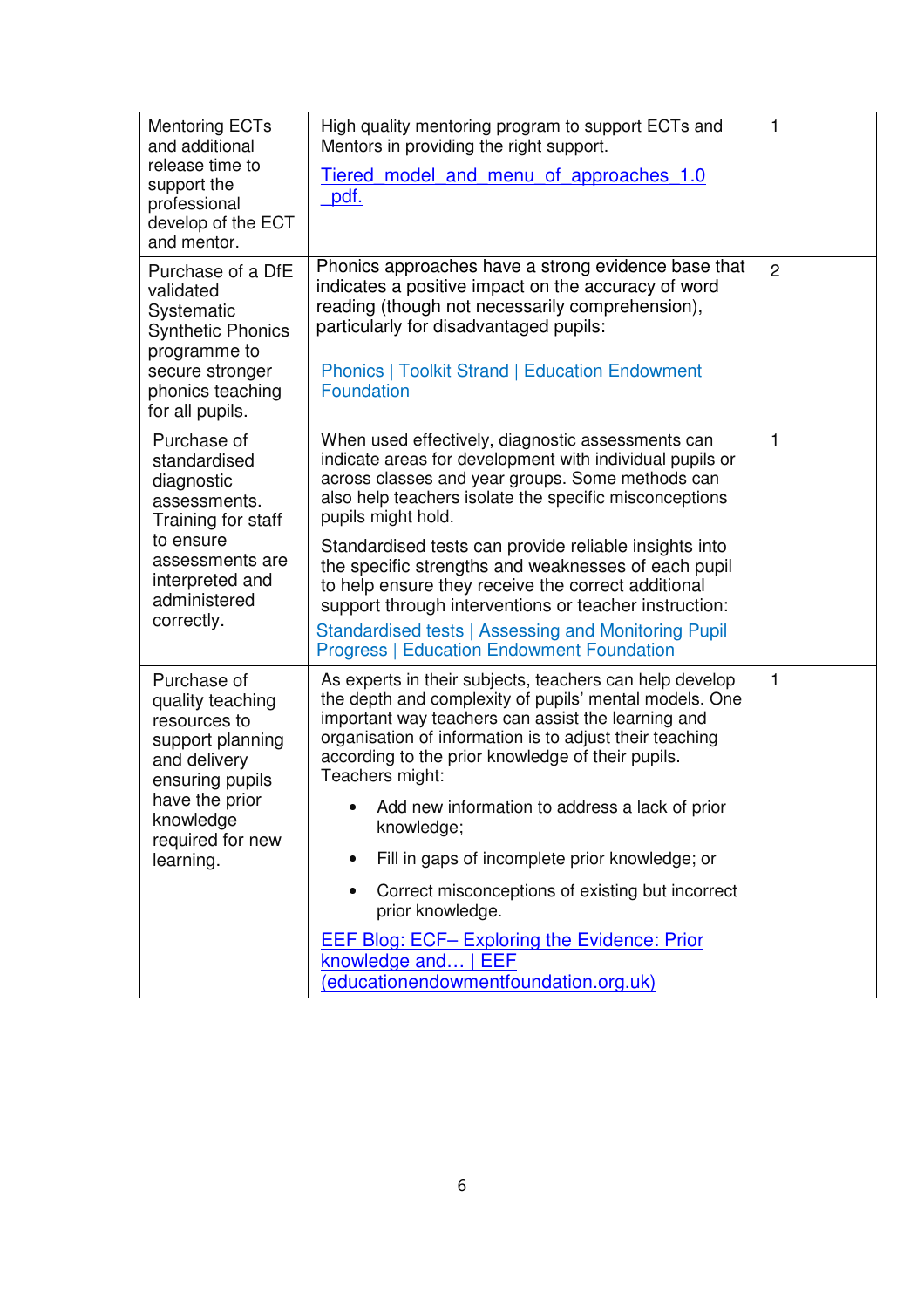| Expanding the<br>offer of provision<br>to our community | Early years education aims to ensure that young<br>children have high-quality learning experiences before<br>they start school.                                                                                                                                                                | 5 |
|---------------------------------------------------------|------------------------------------------------------------------------------------------------------------------------------------------------------------------------------------------------------------------------------------------------------------------------------------------------|---|
| by extending the<br>nursery provision.                  | Gaps between more affluent children and their peers<br>emerge before the age of 5, so efforts to support<br>children's learning in the early years are likely to be<br>particularly important for children from disadvantaged<br>backgrounds. Early education approaches typically<br>include: |   |
|                                                         | communication and language activities;                                                                                                                                                                                                                                                         |   |
|                                                         | play-based learning;                                                                                                                                                                                                                                                                           |   |
|                                                         | interactive story-book reading, physical and<br>$\bullet$<br>creative activities, and                                                                                                                                                                                                          |   |
|                                                         | support for parents to encourage learning at<br>home.                                                                                                                                                                                                                                          |   |
|                                                         | Early Years   EEF<br>(educationendowmentfoundation.org.uk)                                                                                                                                                                                                                                     |   |

#### **Targeted academic support (for example, tutoring, one-to-one support structured interventions)**

Budgeted cost: £36,100

| <b>Activity</b>                                                                                                                                                       | <b>Evidence that supports this</b><br>approach                                                                                                                                                                                                                                                           | <b>Challenge</b><br>number(s)<br>addressed |
|-----------------------------------------------------------------------------------------------------------------------------------------------------------------------|----------------------------------------------------------------------------------------------------------------------------------------------------------------------------------------------------------------------------------------------------------------------------------------------------------|--------------------------------------------|
| Support in Year 1 daily<br>to support 'hearing'<br>children read.                                                                                                     | There is a strong evidence base that<br>suggests reading interventions, are fairly<br>inexpensive to implement with high impacts<br>on reading:                                                                                                                                                          | 1 and $2$                                  |
|                                                                                                                                                                       | Oral language interventions   Toolkit Strand<br>Education Endowment Foun-dation   EEF                                                                                                                                                                                                                    |                                            |
| Deliver a program to<br>improve listening,<br>narrative and<br>vocabulary skills for<br>disadvantaged pupils<br>who have relatively low<br>spoken language<br>skills. | Oral language interventions can have a<br>positive impact on pupils' language skills.<br>Approaches that focus on speaking,<br>listening and a combination of the two<br>show positive impacts on attainment:<br>Oral language interventions   EEF<br>$\bullet$<br>(educationendowmentfoundation.org.uk) | 1 and $4$                                  |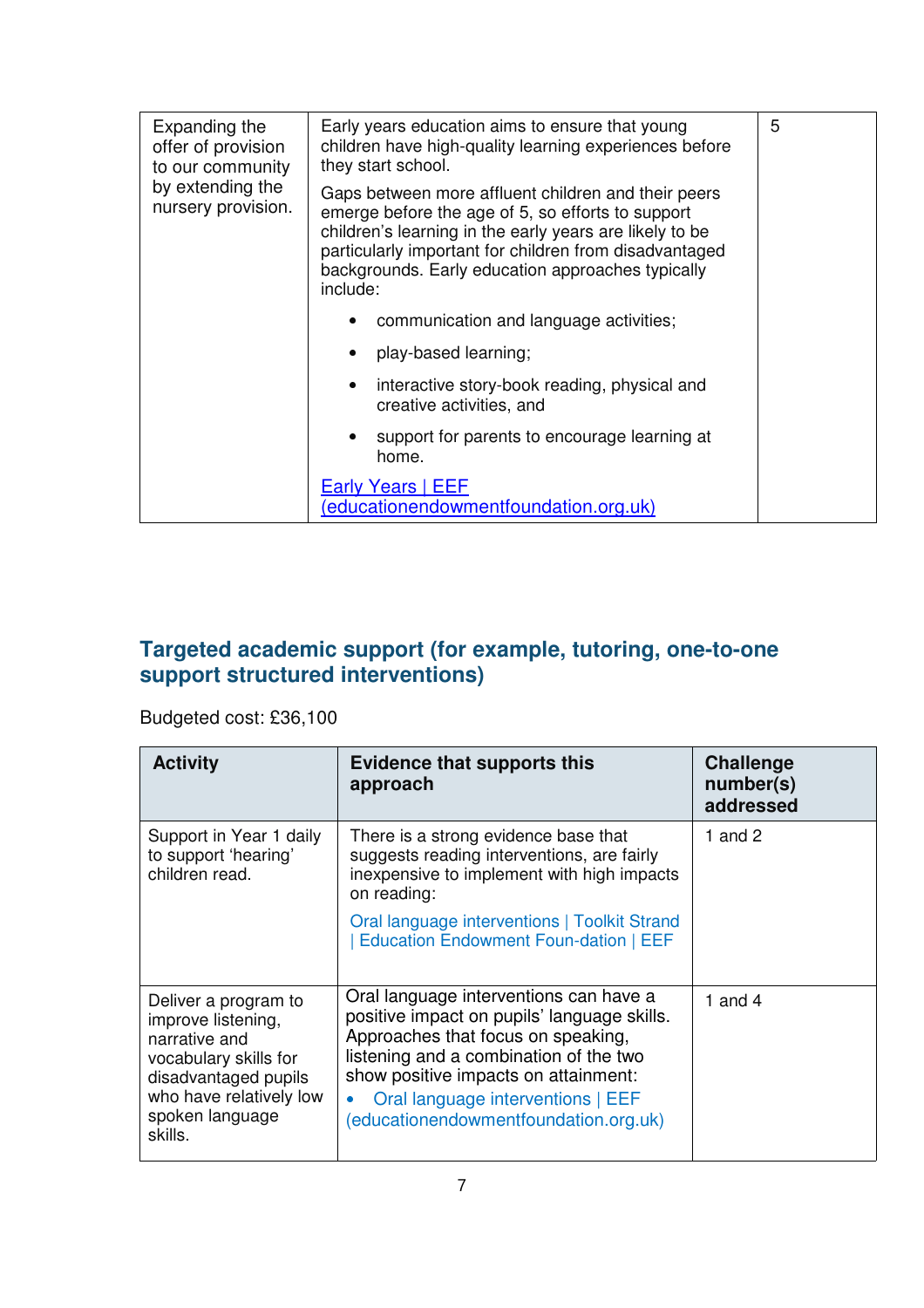| Additional phonics<br>sessions targeted at<br>disadvantaged pupils<br>who require further<br>phonics support from<br>Y2 to Y6. | Phonics approaches have a strong<br>evidence base indicating a positive impact<br>on pupils, particularly from disadvantaged<br>backgrounds. Targeted phonics<br>interventions have been shown to be more<br>effective when delivered as regular<br>sessions over a period up to 12 weeks:<br><b>Phonics   Toolkit Strand   Education</b> | $\overline{2}$ |
|--------------------------------------------------------------------------------------------------------------------------------|-------------------------------------------------------------------------------------------------------------------------------------------------------------------------------------------------------------------------------------------------------------------------------------------------------------------------------------------|----------------|
| Additional strategies<br>for comprehension<br>with small groups of<br>pupils from Y2 to Y6.                                    | Reading comprehension strategies are high<br>impact on average (+6 months). Alongside<br>phonics it is a crucial component of early<br>reading instruction.                                                                                                                                                                               | $\mathbf{1}$   |
|                                                                                                                                | It is important to identify the appropriate<br>level of text difficulty, to provide appropriate<br>context to practice the skills, desire to<br>engage with the text and enough challenge<br>to improve reading comprehension.                                                                                                            |                |
|                                                                                                                                | <b>Reading comprehension strategies</b><br><b>EEF</b><br>educationendowmentfoundation.org.uk                                                                                                                                                                                                                                              |                |
| Pre-teaching<br>sessions in maths for<br>disadvantaged pupils<br>to support confidence                                         | Adaptive teaching strategies sit firmly at the<br>heart of this: adapting planning prior to the<br>lesson and adjusting practice during the<br>lesson.                                                                                                                                                                                    |                |
| and prior knowledge<br>before each lesson.                                                                                     | EEF Blog: Assess, adjust, adapt - what<br>does adaptive teaching   EEF<br>(educationendowmentfoundation.org.uk                                                                                                                                                                                                                            |                |

#### **Wider strategies (for example, related to attendance, behaviour, wellbeing)**

Budgeted cost: £41,500

| <b>Activity</b>                                                                                                    | Evidence that supports this approach                                                                                                                                                                                                                                                                                                                 | <b>Challenge</b><br>number(s)<br>addressed |
|--------------------------------------------------------------------------------------------------------------------|------------------------------------------------------------------------------------------------------------------------------------------------------------------------------------------------------------------------------------------------------------------------------------------------------------------------------------------------------|--------------------------------------------|
| • Embedding<br>principles of good<br>practice set out in<br>the DfE's<br>Improving School<br>Attendance<br>advice. | This will involve training and release time for staff to<br>develop and implement new procedures and appointing<br>attendance/support officers to improve attendance.<br>The DfE guidance has been informed by engagement<br>with schools that have significantly reduced levels of<br>absence and persistent absence.<br>School attendance guidance | 6                                          |
|                                                                                                                    | (publishing.service.gov.uk)                                                                                                                                                                                                                                                                                                                          |                                            |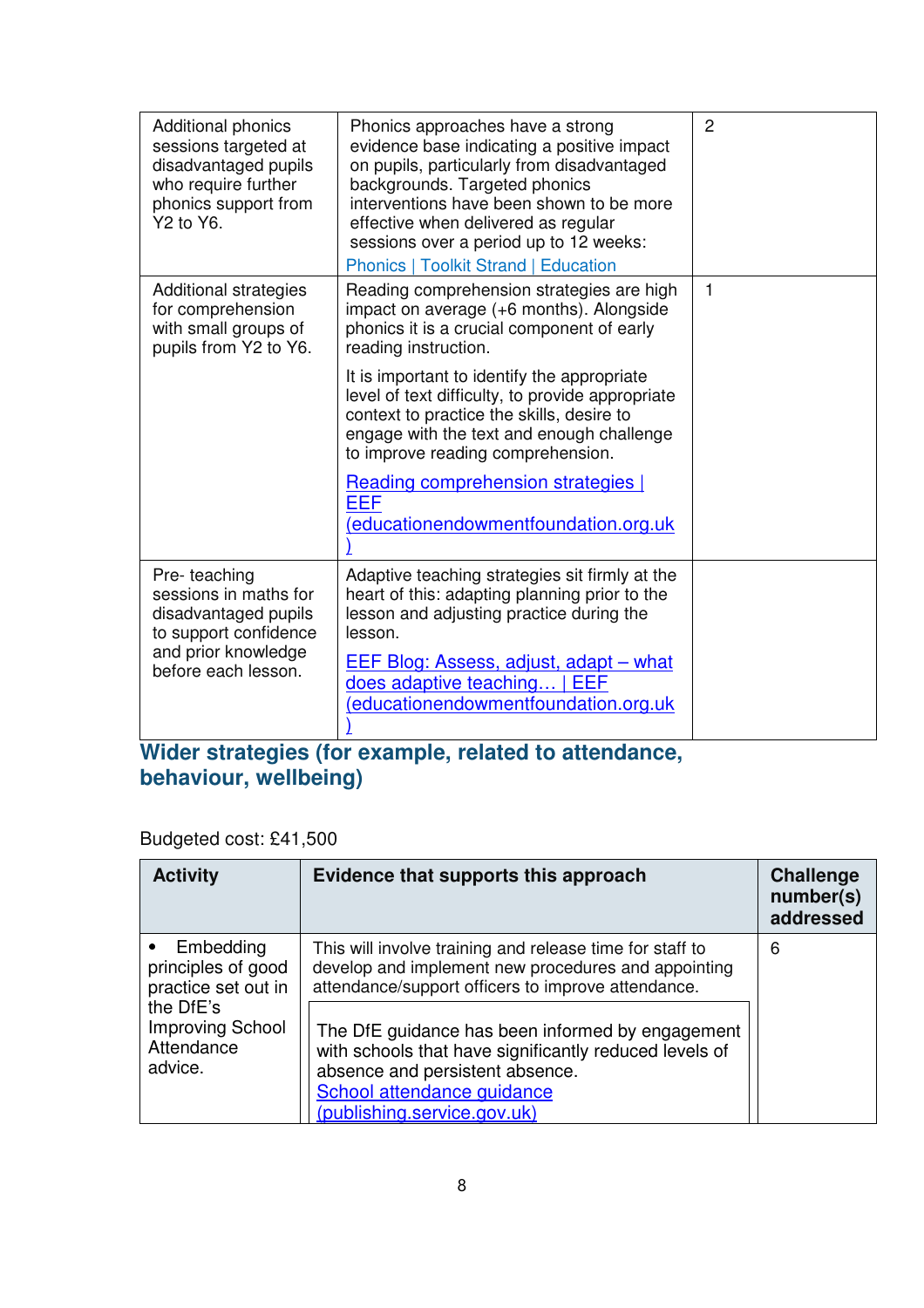| Appoint a<br>'Pastoral Child<br>and family<br>Support' worker.                                                                                                                                                  | Pupils and families are able to access the support they<br>need as when required to avoid long waiting times for<br>external referrals.<br>External agencies can be signposted when required.<br>There is extensive evidence associating childhood social<br>and emotional skills with improved outcomes at school                      | 3         |
|-----------------------------------------------------------------------------------------------------------------------------------------------------------------------------------------------------------------|-----------------------------------------------------------------------------------------------------------------------------------------------------------------------------------------------------------------------------------------------------------------------------------------------------------------------------------------|-----------|
|                                                                                                                                                                                                                 | and in later life (e.g., improved academic performance,<br>attitudes, behaviour and relationships with peers):                                                                                                                                                                                                                          |           |
|                                                                                                                                                                                                                 | <b>EEF Social and Emotional Learning.pdf</b>                                                                                                                                                                                                                                                                                            |           |
|                                                                                                                                                                                                                 | (educationendowmentfoundation.org.uk)                                                                                                                                                                                                                                                                                                   |           |
| Provide emotional<br>and well-being<br>support for pupils<br>in KS1 through<br>physical exercise.                                                                                                               | Use progressive sports to deliver KS1 Health and well-<br>being programs to further develop resilience and<br>attitudes to learning.                                                                                                                                                                                                    | 3         |
|                                                                                                                                                                                                                 | There is extensive evidence associating childhood social<br>and emotional skills with improved outcomes at school<br>and in later life (e.g., improved academic performance,<br>attitudes, behaviour and relationships with peers):                                                                                                     |           |
|                                                                                                                                                                                                                 | EEF Social and Emotional Learning.pdf                                                                                                                                                                                                                                                                                                   |           |
|                                                                                                                                                                                                                 | (educationendowmentfoundation.org.uk)                                                                                                                                                                                                                                                                                                   |           |
| To provide further<br>opportunities for<br>parental<br>engagement<br>particularly in<br>reading.                                                                                                                | Bedtime story project.                                                                                                                                                                                                                                                                                                                  | 1         |
|                                                                                                                                                                                                                 | Story time sessions.                                                                                                                                                                                                                                                                                                                    |           |
|                                                                                                                                                                                                                 | Parental engagement has a positive impact on average<br>of 4 months' additional progress.                                                                                                                                                                                                                                               |           |
|                                                                                                                                                                                                                 | Parental engagement   EEF<br>(educationendowmentfoundation.org.uk)                                                                                                                                                                                                                                                                      |           |
| Use 'forest school'<br>as a tool for<br>improving pupils<br>resilience, well-<br>being,<br>collaborative<br>skills.                                                                                             | There is extensive evidence associating childhood social<br>and emotional skills with improved outcomes at school<br>and in later life (e.g., improved academic performance,<br>attitudes, behaviour and relationships with peers):                                                                                                     | 3         |
|                                                                                                                                                                                                                 | EEF Social and Emotional Learning.pdf                                                                                                                                                                                                                                                                                                   |           |
|                                                                                                                                                                                                                 | (educationendowmentfoundation.org.uk)                                                                                                                                                                                                                                                                                                   |           |
| Ensure all pupils<br>are able to access<br>the enrichment<br>opportunities in<br>school especially<br>outdoor adventure<br>and residential<br>opportunities to<br>improve<br>collaboration with<br>their peers. | Tasks and activities need to be designed carefully so that<br>working together is effective and efficient, otherwise<br>some pupils may struggle to participate or try to work on<br>their own. It is important to ensure that all pupils talk and<br>articulate their thinking in collaborative tasks to ensure<br>they benefit fully. | 1 and $3$ |
|                                                                                                                                                                                                                 | <b>Collaborative learning approaches   EEF</b><br>(educationendowmentfoundation.org.uk)                                                                                                                                                                                                                                                 |           |